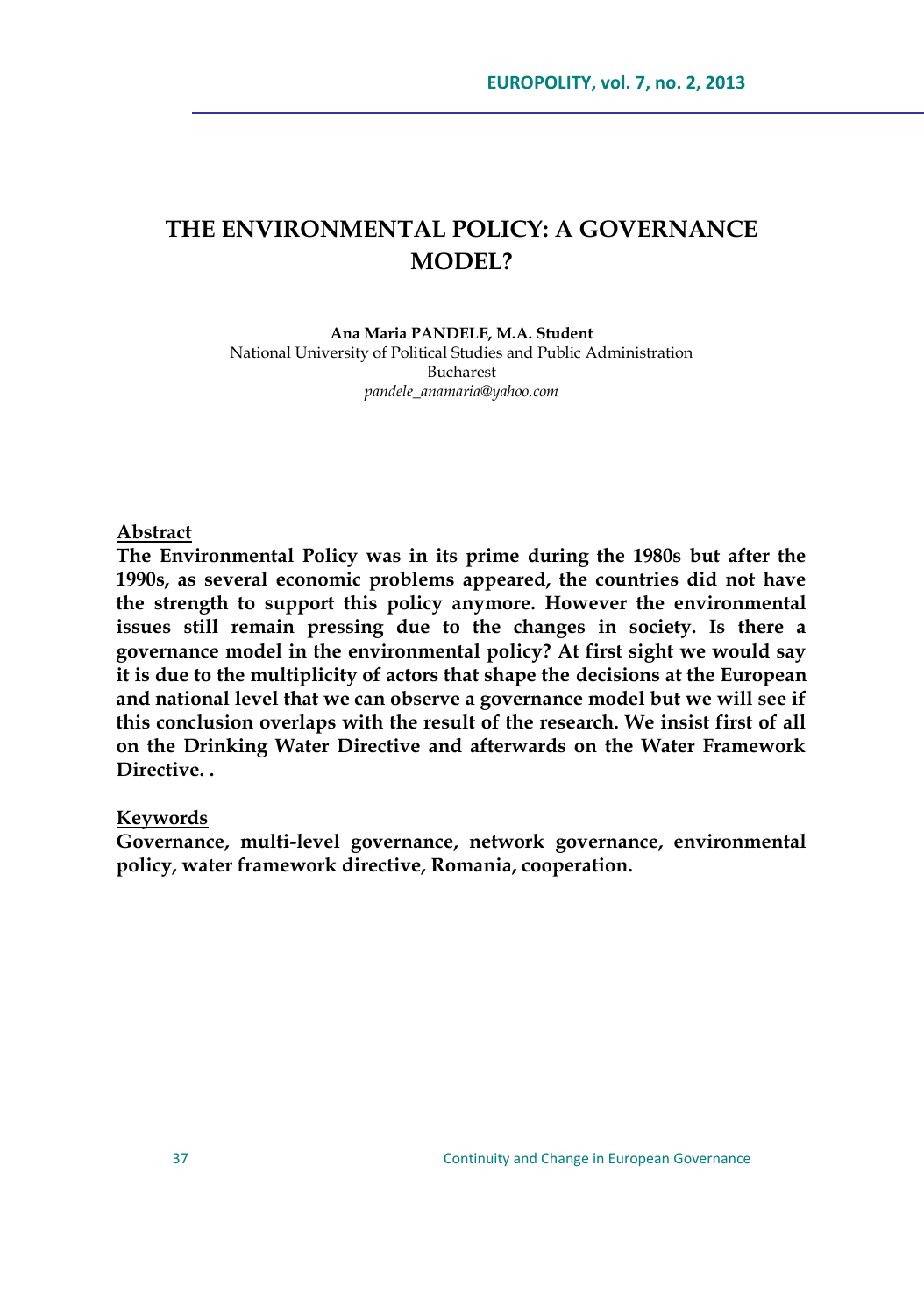# **1. WHAT DOES GOVERNANCE MEAN?**

The theory of governance has appeared as alternative to market and state. Governance is, according to Rhodes, "a change in the meaning of government, referring to a new process of governing; or a changed condition of ordered rule; or a new method by which society is governed" (Rhodes, Rod. 1996. The New Governance. Governing without Government. In *Political Studies* 44, pp. 652-667 *apud* Stoker 1998, p. 17). Governance changes the rules of the game, offering new instruments through which the society can be differently and effectively governed. In this regard the boundaries set between the private and public area become blurred and the concept of governance points to "the creation of a structure or an order which cannot be externally imposed but is the result of the interaction of a multiplicity of governing and each other influencing actors" (Kooiman, J. and M. Van Vliet. 1993. Governance and Public Management. In *Managing Public Organisations*, K. Eliassen and J. Kooiman eds., 2nd ed., London:Sage, p.64 *apud* Stoker 1998, p. 17). As characteristics of governance, we are going to use the classification made by Gerry Stoker (Stoker 1998, p. 18):

- Governance implies a multiplicity of actors: the public, private and voluntary sector work together to deliver public policies to the citizens. The influence of the state becomes challenged;
- The boundaries between the private and public sector become blurred and the responsibilities as shared between a multiplicity of actors namely: voluntary groups, non-profits, non-governmental organizations, community enterprise and community-based organizations;
- The actors involved in the governance process are dependent on each other, establishing a horizontal relationship;
- Inside the governance we can identify self-governing networks of actors. The governance network comes to replace the government though the regimes, which are made up of "actors and institutions that gain a capacity to act by blending their resources, skills and purposes into a long-term coalition" (Stoker 1998, p. 23).
- Governance does not minimize the power of the state, but offers it another aim, namely that of managing a network made up of different actors.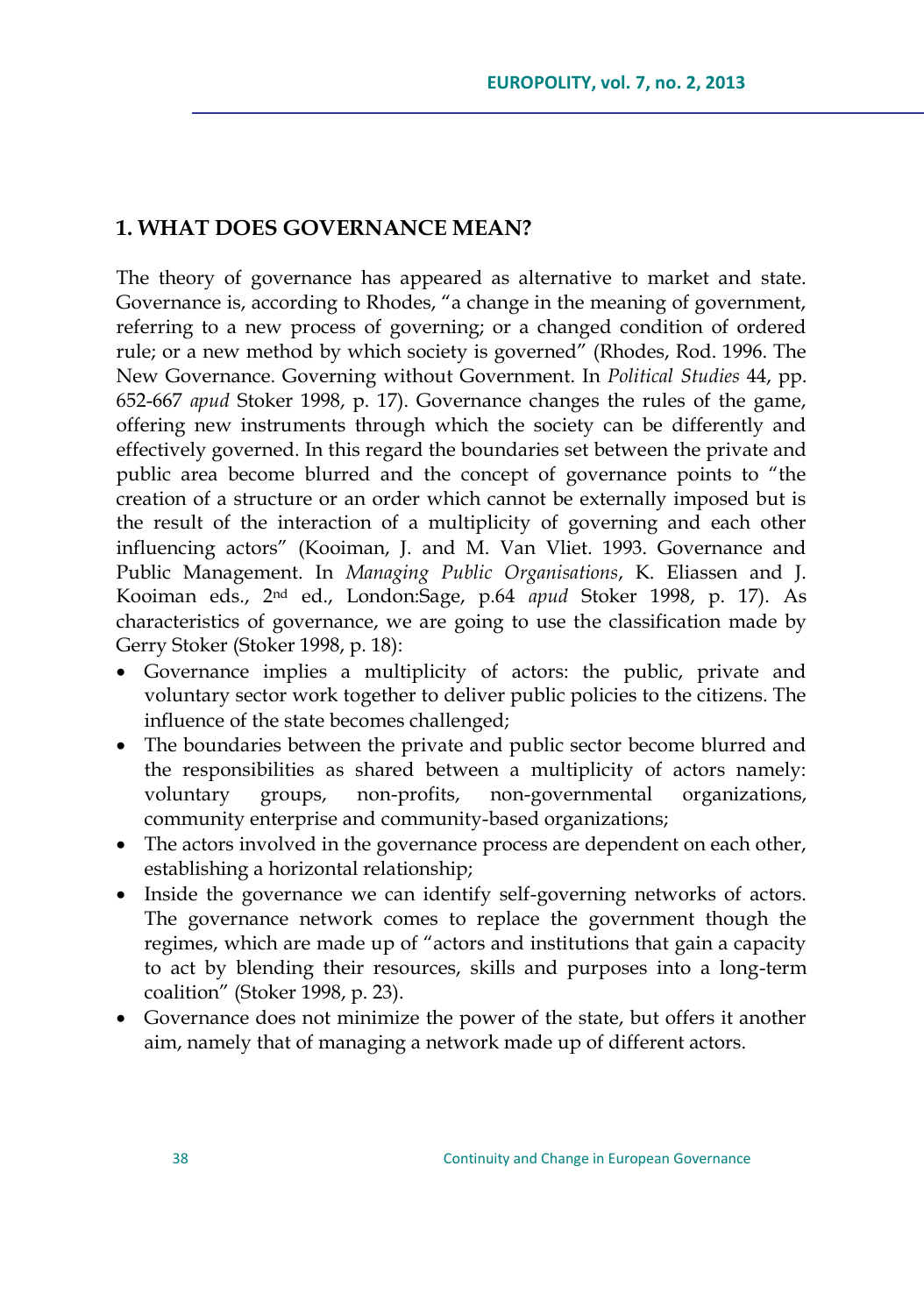#### **1.1 How is governance expressed at the level of the European Union?**

The question that arises is the following: how does the concept of governance apply in the case of the European Union?

We should in this case understand the context in which the necessity for governance appeared. The Commission, which is the main executive body of the Union, can launch legally binding legislation and supervise the accomplishment of the objectives stipulated in the legislative act. Due to the enlargement of the Union and the lack of democratic accountability of which the Union has in several times been accused, the Commission started to adopt different instruments in order to make the decision-making process more transparent to the civil society. In this regard, it started to ask for expertise and to consult different stakeholders before launching a proposal, as well as negotiating with the Committee of Regions, the Economic and Social Committee, trade unions, private businesses, local institutions, the voluntary sector and even citizens. The non-governmental sector started to get involved in the process of decision-making and even to make pressures for their wishes to be accomplished. Many of them opened offices in Brussels in order to keep an eye on the issues at stake, every time prepared to get involved and to lobby different European institutions early as the proposal was being discussed. These changes should not come as a surprise, as the Commission mutually recognized the need to share the responsibility.

All in all we can say that the traditional Community Method has been replaced by the Open Method of Coordination, allowing regional level and nongovernmental actors to get involved in the decision-making process. In this context, we should see these changes as expanding from the supranational to the local level that is a vertical relationship, not being based on hierarchy, but on shared responsibility. At the same time, we can also observe the relationship between the public, private and voluntary sector, in this case on a horizontally kind of approach, a network which is characterized through interdependence of resources and knowledge. This vision I have just portrayed finds its expression in the two components of the governance namely the multilevel governance and the network governance, terms I will above analyze in detail.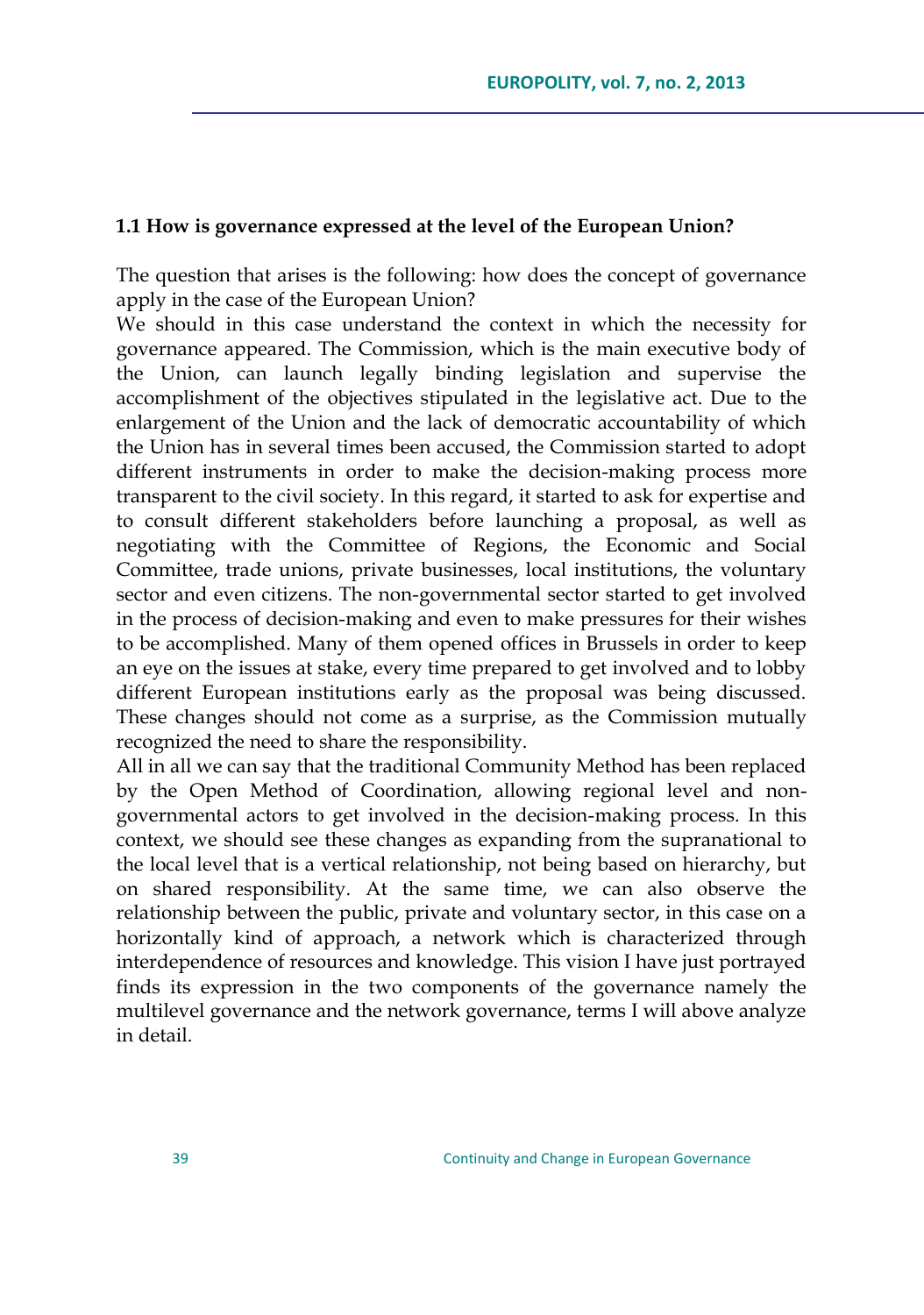# **1.2 What does multilevel governance mean?**

The term of multilevel governance was first employed by Gary Marks in 1992, due to the developments in the EU structural policy after the major reform in 1988. Multilevel governance, as seen by Marks, is "a system of continuous negotiation among nested governments at several territorial tiers". In this context the "supranational, national, regional and local governments are enmeshed in territorially overarching policy networks" (Marks, G. 1992. Structural Policy in the European Community. In *Europolitics: Institutions and Policymaking in the "New" European Community*, A. Sbragia ed., Washington: The Brookings Institute *apud* Bache and Flinders 2004, p. 2). The term "multilevel governance" acquires in this context two dimensions: a horizontal one, namely the increased interdependence between government and nongovernmental actors, and a vertical one, referring to the contact between the several tiers of decision, namely the supranational, national, regional and local level. However there are dangers that need to be specified namely the attention paid to the "hollowing out" of the state (Marks and Hooghe 2004). Another danger is related to the fact that multilevel governance might still presuppose hierarchy (Rosenau 2004).

In the end we will say that Peters and Pierre consider the multilevel governance to be a "Faustian bargain" as "informal patterns of political coordination could in fact be a strategy for political interests to escape or bypass regulations put in place explicitly to prevent that from happening" (Peters and Pierre 2004, p. 85).

#### **1.3 What does network governance mean?**

Why did network governance appear? In this regard, Sørensen and Torfing offer us a pertinent explanation, namely they claim that "the argument prompting the rise of governance network research is that policy, defines as an attempt to achieve a desired outcome, is a result of a governing processes that are no longer fully controlled by the government, but subject to negotiations between a wide range of public, semi-public and private actors, whose interactions give rise to a relatively stable pattern of policy making that constitutes a specific form of regulation or mode of coordination" (Sørensen and Torfing 2007, p. 4). We can in this context say that the society has come to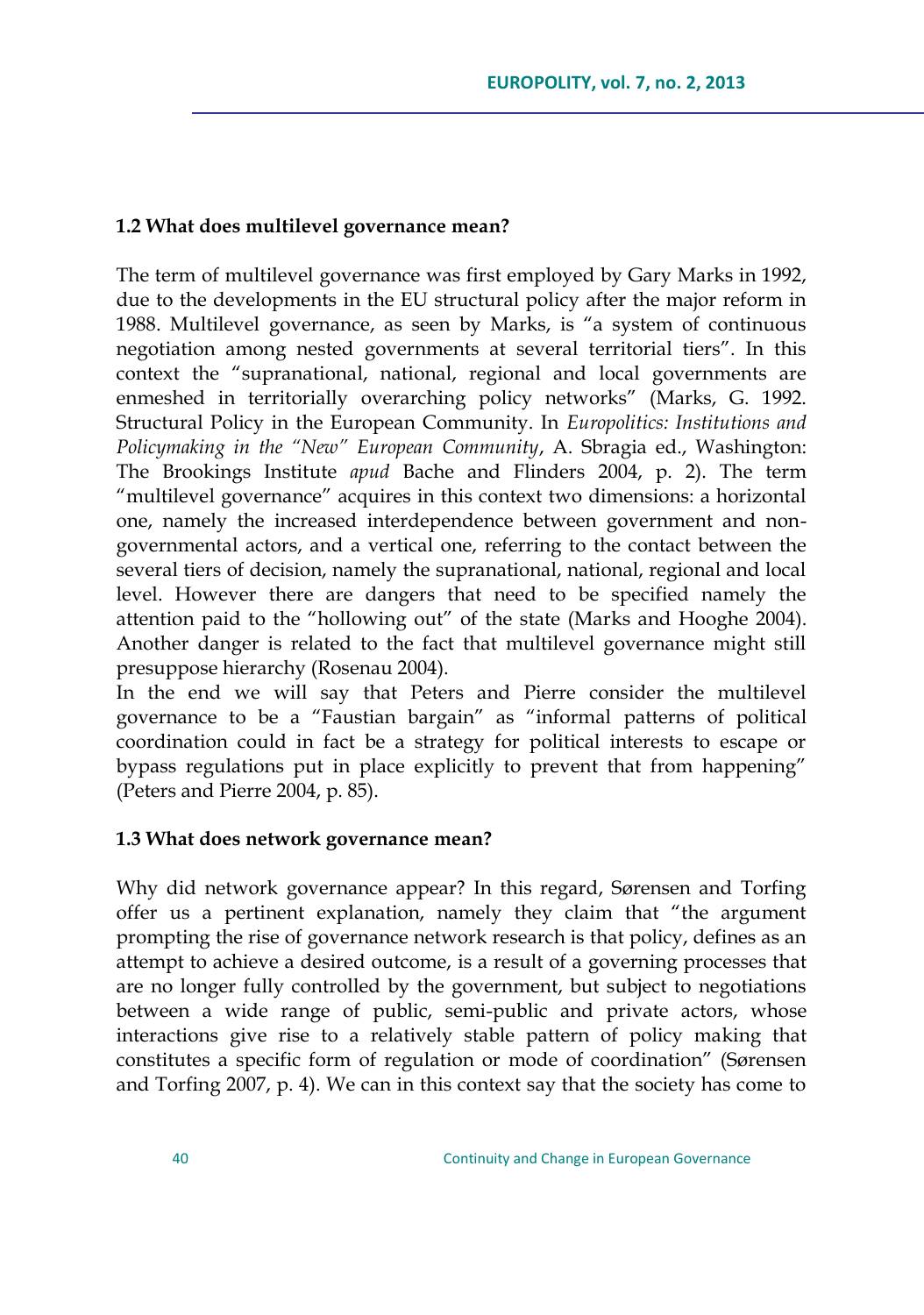be characterized by fragmentation, complexity and dynamics, the network governance has appeared as a viable solution, forming contacts between parts of the society, namely public-private partnerships, strategic alliances, dialogue groups, consultative committees and inter-organizational networks. Network governance, as defined by Sørensen and Torfing, has the following characteristics (Sørensen and Torfing 2007, pp. 9-11): "a relatively stable horizontal articulation of interdependent, but operationally autonomous actors<sup>1</sup> who interact through negotiation which take place within a regulative, normative, cognitive and imaginary framework that is self-regulating within limits set by external agencies<sup>2</sup> and which contributes to the production of public purpose".

# **1.4 The Environmental Policy and the concept of governance**

As stated by the European Union, the member states have, as a rule, an implementation deficit. As regarding the environmental policy, in 1995 20% of all infringements were registered in the area of the environmental policy (Commission of the European Communities, DG XI. 1996. *Implementing Community Environmental Law. Communication to the Council of the European Union and the European Parliament*. Brussels: European Commission *apud* Börzel 1998, p. 537). Why is the environmental implementation due to fail? There are two possible explanations: the first one regarding the structure of the policymaking in the EU and the second one concerning the particularities of the policy making process inside the EU (for more details, see Börzel 1998, p. 537). We must mention the fact that the environmental policy is a shared responsibility; that means that eventually the costs for the implementation will be bared by the member states. The failure of the implementation in this context takes a rather different turn, namely the fact that some states are better prepared to share the costs for the implementation than others, due to their

<sup>&</sup>lt;sup>1</sup> Actors depend on each other and act on a voluntary basis, not being submitted to superiors. The resources are unequal but the relationship is horizontal as each other need the resources and capabilities of the other in order to produce the desired outcome.

<sup>2</sup> The actors are neither part of the public sector nor submitted to the rules of the market, the desire to change or build a specific policy on the basis of their own resources and knowledge and within a specified framework.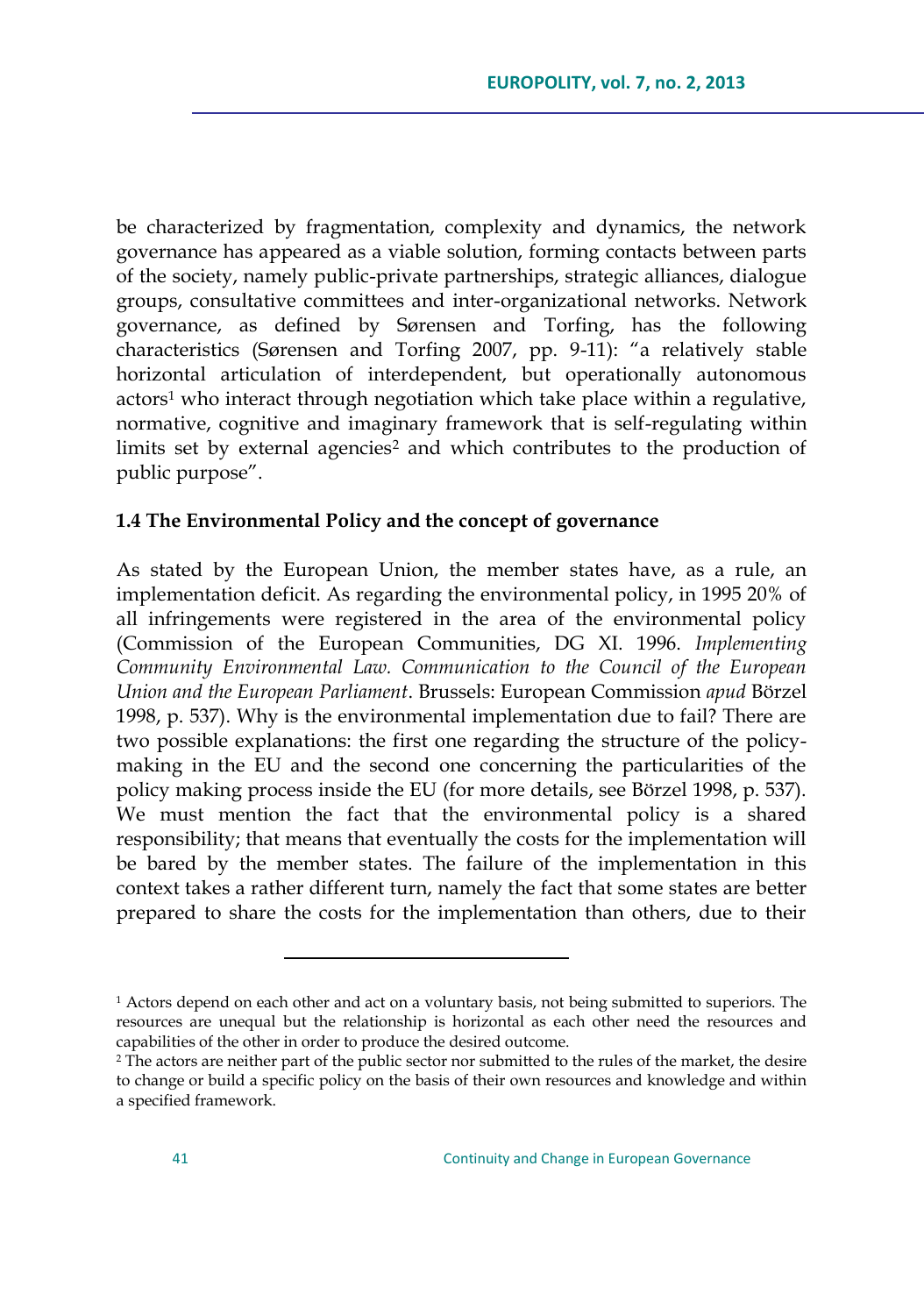polity system. The policy at the level of the European Union does not involve only the Commission and the member states, but also many other actors like sub-national authorities or interest group. Some of them might even have representation in the Committee of Regions or the Economic and Social Committee. We can claim the fact that the sub-state actors might also have a word to say in the decision making process but many of them don"t have the necessary resources (manpower, expertise, organizational capacity) to get directly involved in the formulation of a particular policy (Keating, Michael and Liesbet Hooghe. 1995. By-passing the Nation-State? Regions and the EU Policy Process. In *Policy Making in the European Union*, J. J. Richardson ed., London: Routledge *apud* Börzel 1998, p. 539). Another important thing that must be mentioned is the fact that at the level of the European Union, the directives often bring together several different regulatory approaches. That means we do not have a single path that can be followed, but several and each country must choose the right one. In this case the member states try to include the European directive in their national law, but according to the traditional approach. It is easy to understand why many countries try to absorb as much as possible a particular policy, and not spend too many resources on the change of instruments. However, when a particular policy is totally different from the national one that means the pressures are high. As Börzel states: "The more an EU policy challenges or contradicts the problem solving approach, policy instruments and policy standards of corresponding policies at the national level, the higher the adaptation pressure for a member state in the implementation process and the higher the costs involved" (Börzel 1998, p. 539). We must also not forget that the Commission monitors the state of the respective policy and as soon as it registers misfit, can release the infringement procedure. The resources of the Commission are thus limited to a certain extend and relies mostly on the information from the national representatives. (for more details, see Börzel 1998, p. 539). The implementation has to be bared by the national states, especially by the sub-national authorities, namely regions, provinces and municipalities. They however must offer their infrastructure in order to accomplish the conditions of the policy. In this regard they must also be in dialogue with non-governmental organizations and business groups, with which they can share the costs for the implementation. So we must not be surprised for the reluctance to implement a European policy, taking into account that many sub-national actors are not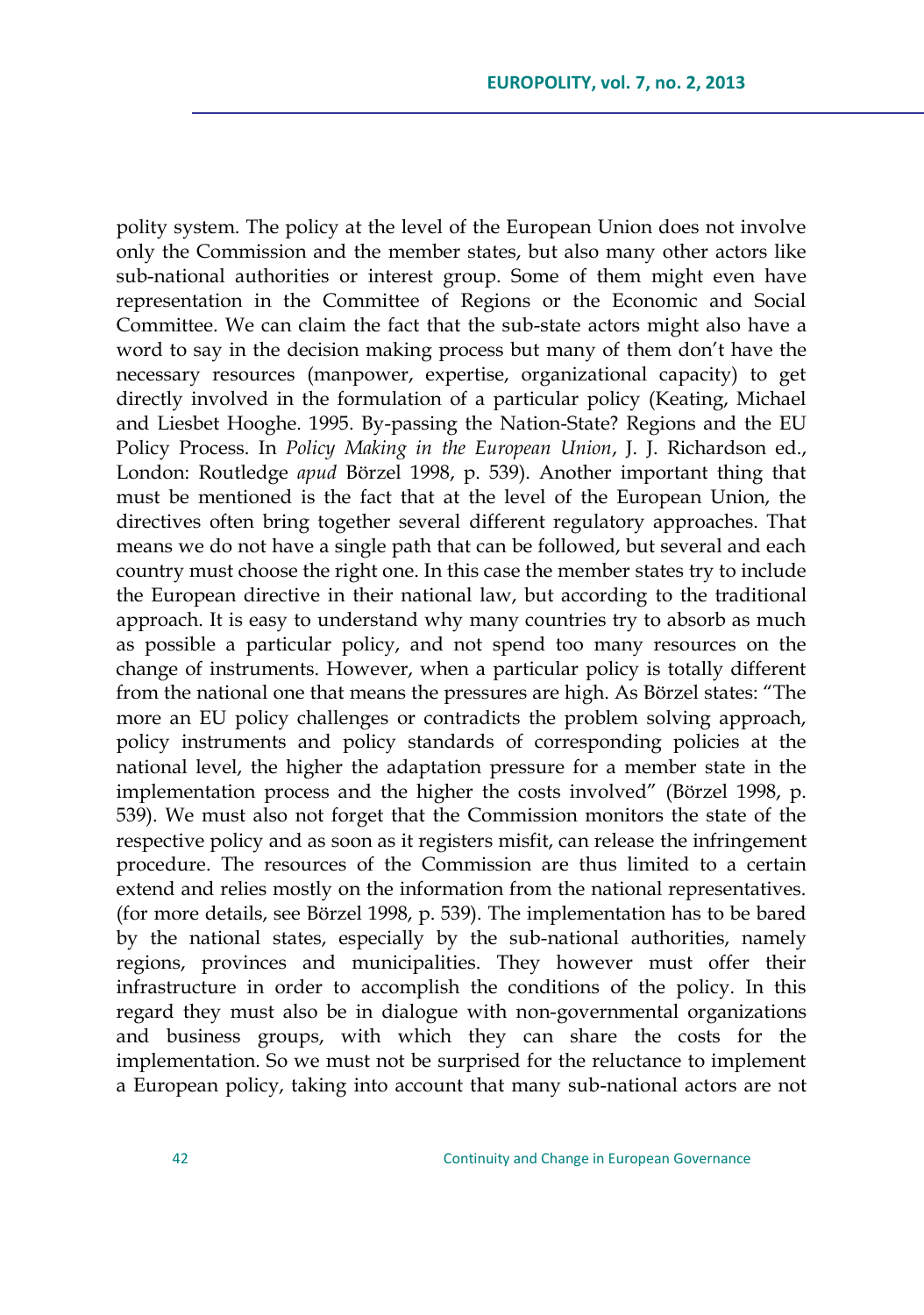even part of the decision-making process at the European level. What should a polity system look like in order to fully integrate the European policy into the national context? In this regard it is very important that the different levels of the government cooperate and last but not least the private and public sector must also be engaged in a partnership, so that they can share the costs of implementation of a particular policy.

In order to prove the point I have earlier mentioned, I will make a comparison between Spain and Germany"s implementation of the Drinking Water Directive (80/778/EEC) and I am going to insist on two particular regions namely Comunidad Autonoma de Catalunuya and Bundesland Bayern. But first I will introduce the environmental policy.

# **2. A BRIEF HISTORY OF THE ENVIRONMENTAL POLICY**

The Environmental Policy was not listed under the priorities at the beginning of the European Community. However, due to the changes in the society and the environmental pressures, the policy found its way into the EU treaties and even gained a recognized importance (Steigenberger 2010, p. 6). Beginning with the 1960s the first environmental measures were implemented. The Single European Act included the environment in the EEC Treaty but was not listed with the other objectives of the Community. The Maastricht Treaty finally included the environmental protection among the objectives pursued by the European Community. Furthermore, a qualified majority voting system was implemented for the environmental policy, also giving in this context the European Parliament more control in the process of decision-making. The Amsterdam Treaty included important changes for the environmental policy namely the specifications of a "harmonious, balanced and sustainable development" and a "high level of protection and improvement of the quality of the environment"<sup>1</sup> . The treaty also mentioned the need for the environmental issues to be integrated with other related policies namely the transport, the energy and the agriculture. The Treaty of Lisbon brought some important changes that are worth mentioning: the energy policy is

<sup>1</sup> Now mentioned in art 3.3 TEU.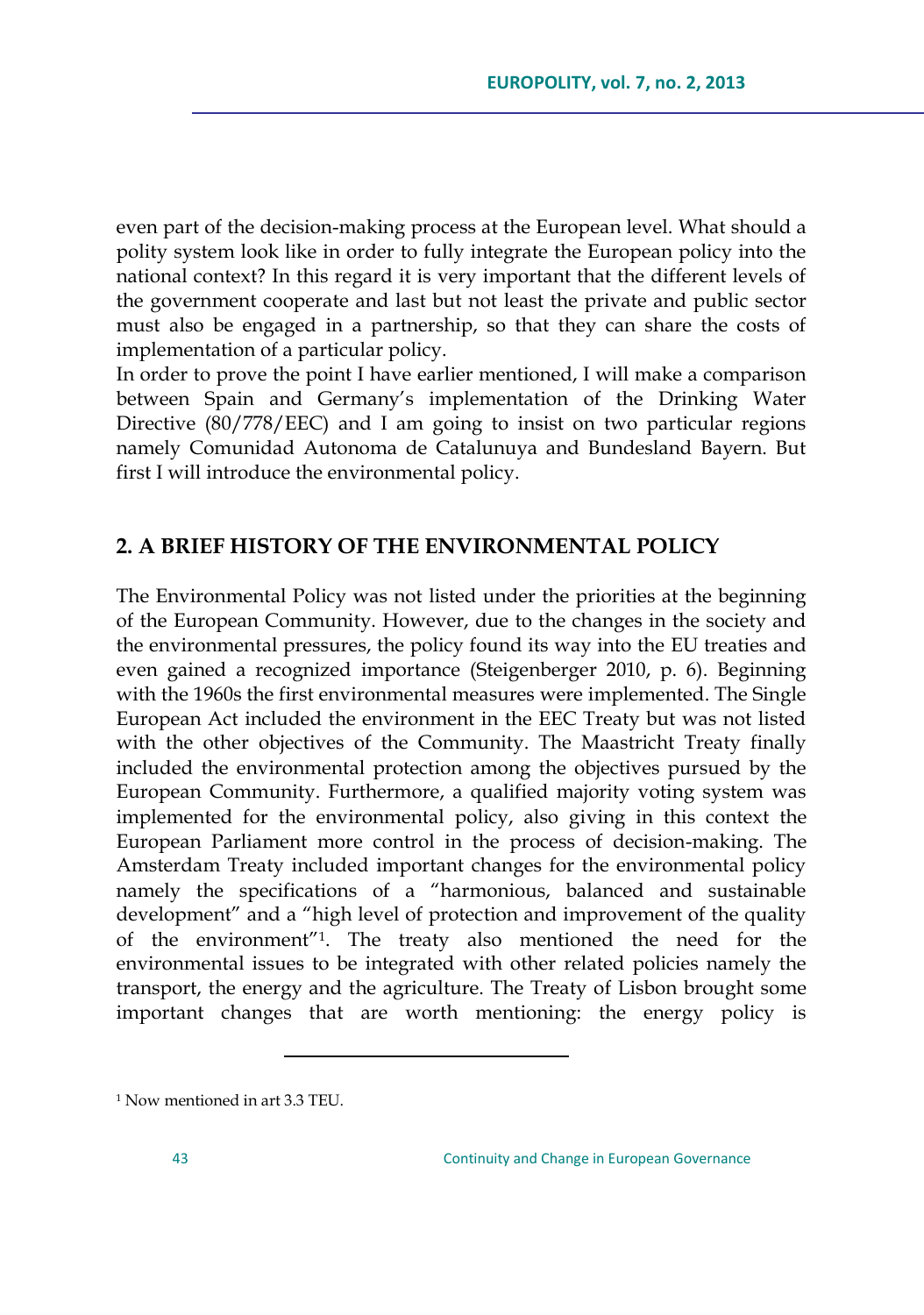incorporated into the primary law (art. 194 TFEU); the climate change has been listed under the objectives of the environmental policy (art. 191.1 TFEU); the citizens" initiative has been incorporated into the legislative act (art 11.4 TEU); all EU bodies institutions and authorities were obliged to guarantee the access to information; the legislative power of the European Parliament through the ordinary legislative procedure has been extended in several policy fields namely agricultural and fisheries policy, research and trade (Steigenberger 2010, p. 6). The Environmental Policy pursues the following objectives (Art. 191 TFEU): preserving, protecting and improving the quality of the environment; protecting human health; prudent and rational utilization of natural resources; promoting measures at international level to deal with regional or worldwide environmental problems, and in particular combating climate change. Furthermore, the principles mentioned by the environmental policy are: high level of protection principle (art 3.3 TEU and 191.1 TFEU); prevention principle (191.2 TFEU); rectification of damage through the Principle of Correction at Source (191.2 TFEU); integration principle (art 11 TFEU). The most important documents that shape the future of the environmental policy are the Environmental Action Programs (EAP), which "are medium-term programs and strategic policy documents which reflect the fundamental elements of contemporary environmental thinking and problem perceptions, as well as strategic policy orientation" (Steigenberger 2010, p. 25). The programs are not binding; they offer the member states a path or direction to follow. We are not going to list the 7 EAPs here, we are just going to mention some important aspects namely: the member states are asked to fully implement the directives brought into force by the Commission<sup>1</sup>; the environmental policy must be integrated with other related policies as transport and agriculture; the environmental policy must be shaped taking into consideration the internal market; the partnership between the Commission and the member states must be enhanced regarding especially the environmental exchange of information and instruments; use of market instruments as taxation, pricing and charging.

<sup>&</sup>lt;sup>1</sup> To give an example, up to 2015, the Water Framework Directive (2000/60/EC) must be fully implemented by all member states.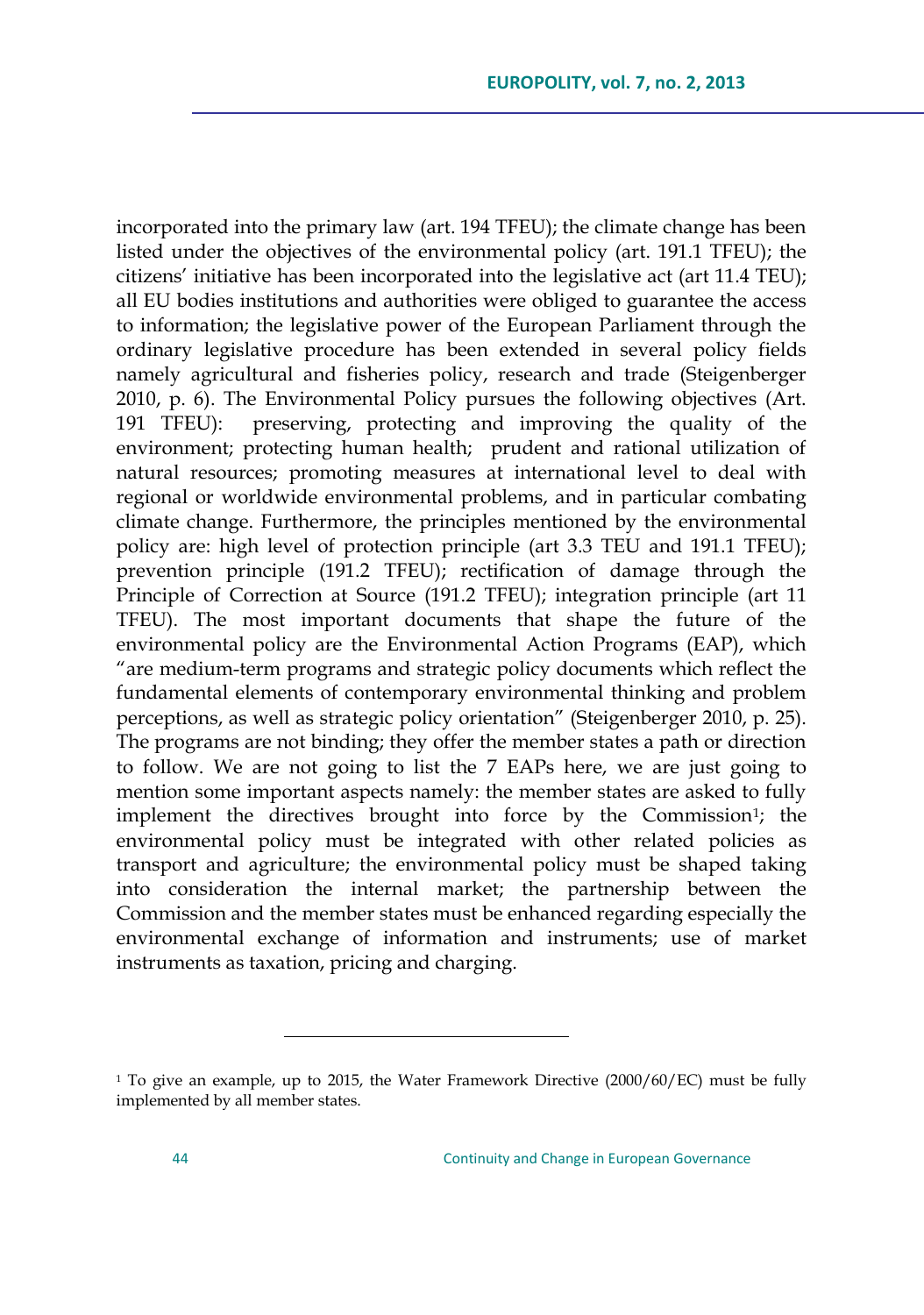# **2.1 Spain and environmental policy making**

Spain joined the EU in 1986 and up to that time the environmental policy was not a priority. Due to this fact, Spain had no problems of integrating the EU environmental legislation into the national law. However, this process of transposition was a burden for the Spanish administration. We must also add the fact that Spain has a problem regarding the actual implementation of the environmental policy. The responsibility concerning the environmental policy is shared between the central state that incorporates the law into the national frame, the *Comunidades Autonomas* (CCAA – Autonomous Communities) and the municipalities that are responsible with the application and enforcement. However there is no real collaboration between the 2 layers, they actually find each other in competition. Another important thing to mention is the fact that CCAA were previously not included in the policy-making process at the national level. The conflict between these 2 layers gave birth to implementation problems, as the responsibility is continuously shifted from one to the other. In May 1996 the *Ministerio de Medio Ambiente* (Environment Ministry) has been created. The Spanish state has been regarded as interventionist and heavy regulating. Another weakness is the fact that the decisions taken do not include societal actors and the environmental policy making in Spain has been regarded as "a non-cooperative, interventionist and reactive policy style" (Börzel 1998, p. 542). The environmental policy in Spain relies on a reactive-problem solving approach using regulatory, command and control instruments.

# **2.2 Germany and environmental policy making**

 $\overline{a}$ 

In Germany the environmental issues have gained the public support in the 1970s<sup>1</sup> . The Democratic Federal Government elaborated environmental programs and introduced the *Umweltbundesamt* (Börzel 1998, p. 543).The environmental policy is the responsibility of the central state that integrates the environmental act into the national one and the *Länder* (lands) that are

<sup>&</sup>lt;sup>1</sup> We must add the fact that the implementation of the environmental policy is low compared to the Netherlands, a benchmark in this issue.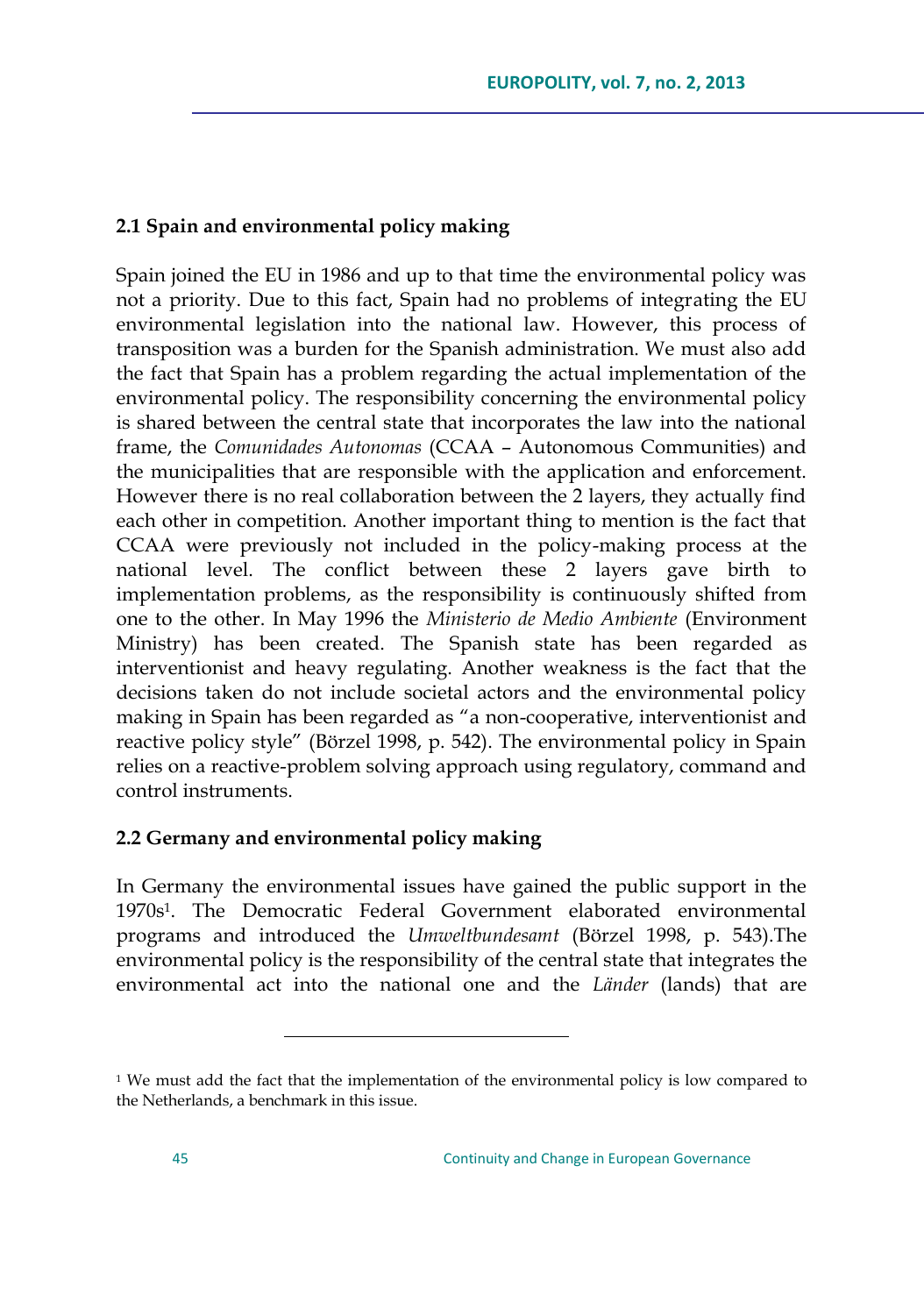responsible with the implementation. The German style relies on cooperation and joint decision making. The cooperation allows for a uniform implementation. The Federal Ministry for the Environment has been created in 1986 and every Land has its own Environmental Ministry. Unlike Spain, in Germany the responsibility is shared between public and private actors. In this regard we can name advisory bodies, expert groups, consultative committees and the implication of the industry and experts, and as a consequence the formulation and implementation reach a high level of harmonization. We can also observe collaboration between the industry and public authorities, a relationship which is also shaped by the NGOs. Although as style, the German state is also interventionist and hierarchical, it recognizes the benefits of the NGOs that can provide further expertise, resources and new instruments.

#### **2.3 The Environmental Policy in Romania**

In Romania the environment has become an issue of national interest in 1990, being put on the agenda by the former Ministry of Environment. The first official act regarding the environment was published in 1992, namely the National Strategy for Environmental Protection, which has been updated in 1996 and 2002. Beginning with 1996, the European policy began to shape the national strategy. The Environmental National Strategy pursues the following goals: the conservation and improvement of human health, the sustainable development, the pollution prevention, the conservation of biodiversity, the conservation of cultural and historical heritage, the "polluter pays" principle and the stimulating work environment recovery. The objectives were the short term ones (by 2000), the medium ones (up to 2005) and the long term ones (by 2020). In 1999 came into force The National Program for EU accession. Between 1999 and 2003 the strategy has accompanied by other documents, namely "The Report on environmental conditions in Romania" and in 2002, "The National Waste Management Strategy". One program launched by Romania was the so called "Clean Romania". It was promoted by the Romanian government in 2002 and the aims were to improve the state of the environment and the integration of the UE principles into the national law. The Objectives of "Clean Romania" were: protecting and conserving the natural resources and build environment in line with sustainable development requirements; ensuring an integrated waste management; raising education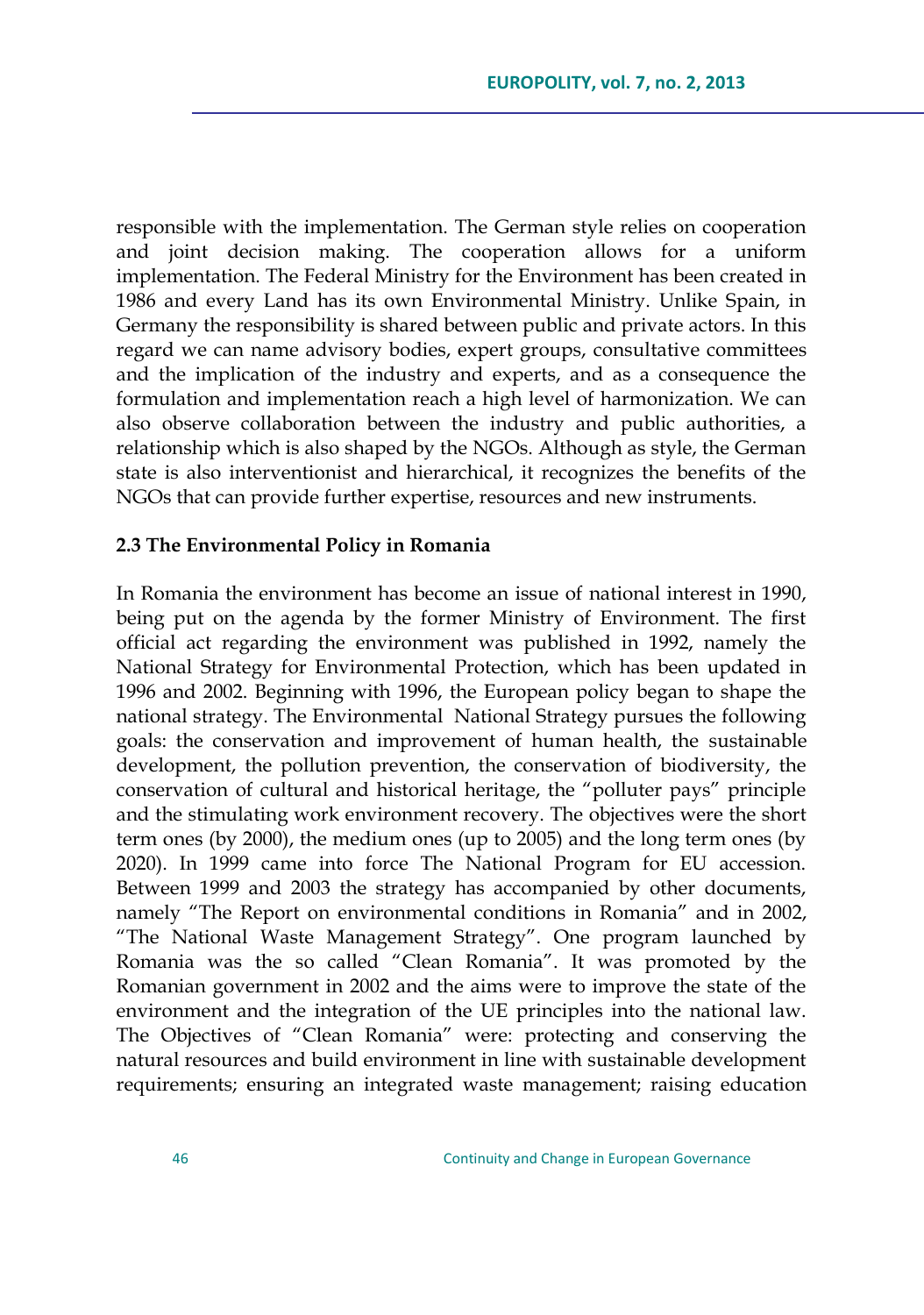level and awareness of population in an environmental spirit. The Program searched to promote the public-private partnerships and the cooperation with the local authorities and civil society. In this regard we can name: ministries, employers" associations, national environmental associations, the higher education institutes, environmental NGOs, children and youth organizations. The transposition of the EU law to the national one has come to be incorporated beginning with 2003. The institution in charge with the building of the National Action Plan for Environmental Protection (PNAPM) and which monitors the implementation is the National Environmental Protection Agency. The National Action Plan for Environmental Protection is an instrument for the implementation of the environmental policy in Romania. The document contains also large national or regional projects, the other local projects being included in the databases of local environmental action plans developed at the county level. The Strategy document has been updated in 1999, 2003, 2005 and 2008. For the period 2008-2009 a report has been presented regarding the state of project propositions. The Sustainable Development Department, which is part of the National Environmental Protection Agency, was responsible with collecting of information on implementing stage of the project proposals contained in PNAPM. The following factors were taken into consideration: the status of implementation of project proposals, the completed project effects on the environment and human health, difficulties in funding or implementing projects, extend to which local authorities were involved or supported the project implementation, propositions of beneficiaries, local authorities and environmental agencies on improving conditions for project finance. The PNAPM report contained 357 proposals in 2008 and the unrealized projects were higher than the ones accomplished or in progress. The reason for that are the following factors: lack of inadequacy of local support, complicated procedures for accessing funding, lack of information on fund raising. A very important thing to mention is the fact that the local authorities have been involved in the project implementation and exchange of information of interest to each institution. The European Institute of Romania – a public institution whose mission is to provide expertise in the field of European Affairs to the public administration, the business community, the social partners and the civil society – launched in 2009 a program named "Implementation of EU environmental policies by local government". The training had the aim of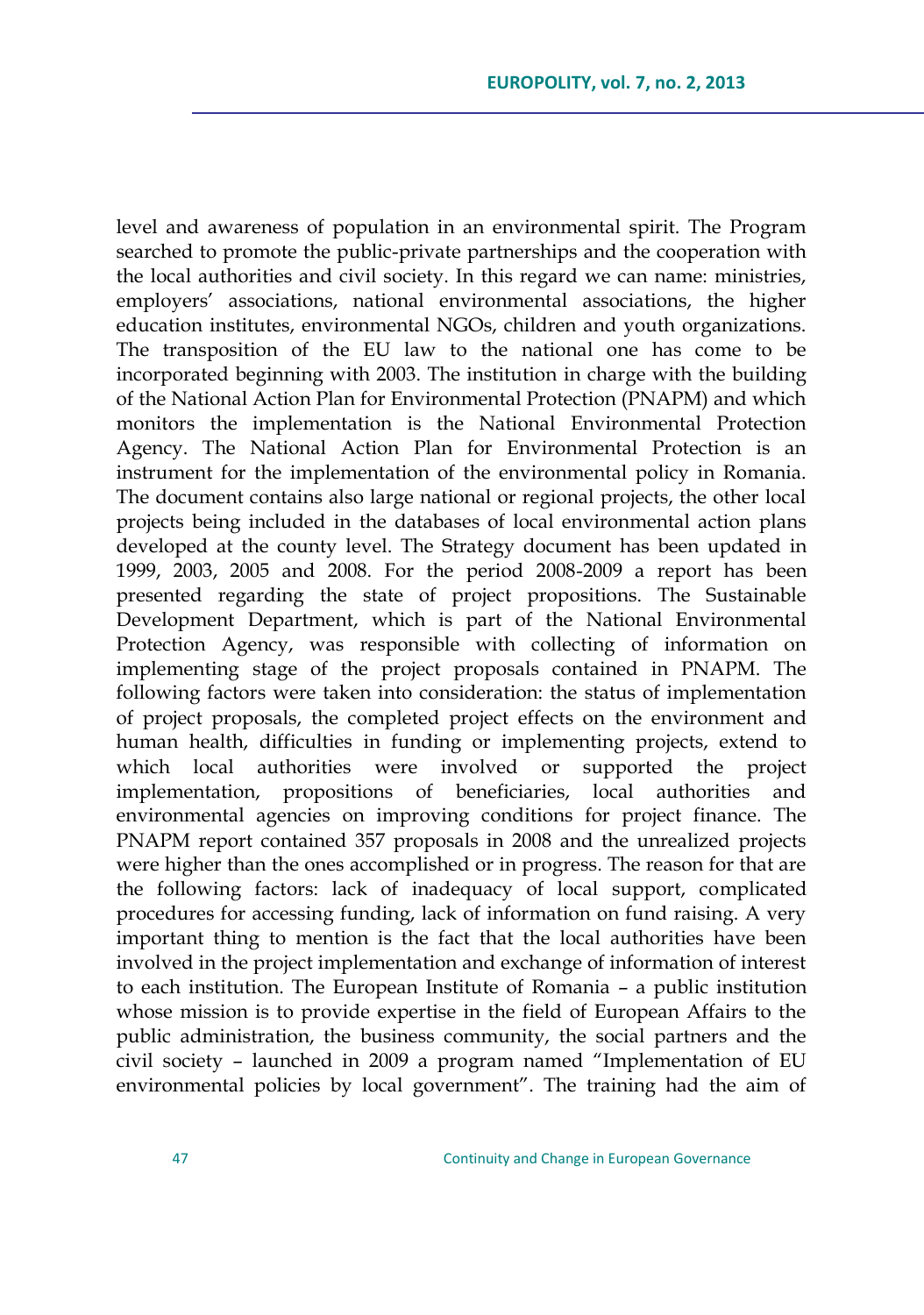showing the students what the European environmental policy and sustainable development mean and what kind of instrument the national institutions need in order to successfully implement the environmental policy.

# **3. THE HISTORY OF THE WATER FRAMEWORK DIRECTIVE**

The EU adopted in 2000 the Water Framework Directive (WFD) that sets an overall objective for all surface, groundwater and coastal waters to reach a "good status" by 2015 (Scheuer 2005, p. 126). The WFD requires the member state to report the environmental progress, being also helped by the Commission to take part in a Common Implementation Strategy that would help them reach higher results. The objectives stated by the WFD are the following: prevent further deterioration and enhance the status of aquatic ecosystems and associated wetlands; promote sustainable use of water; enhance protection and improvement of the aquatic environment; reduce pollution of surface and groundwater. Especially by "priority" and "priority hazardous" substances; mitigate the effects of floods and droughts (Frederiksen *et al*. 2008, p. 104). The tools and measures promulgated by the WFD are the following: the River Basin Management Plan (RBMP); Public participation<sup>1</sup> and Water Pricing (Scheuer 2005, p. 131).

# **3.1 How did Spain implement the Drinking Water Directive?**

The Spanish government adopted in 1980 The Directive on the Quality of Water on Human Consumption (Börzel 1998, p. 544). Four years before joining the Union, Spain had already promoted a list of standards for the drinking water quality and certain procedures that would ensure the compliance. We can say that the EU legislation did not pose any pressures to the Spanish government, as it had already been prepared for such a change. The problem would be the implementation of the measures. The Catalan authorities, the water suppliers or the environmentalists, none of them have noticed the non-

<sup>1</sup> Here we can list the involvement of the society and in this regard the process must be transparent.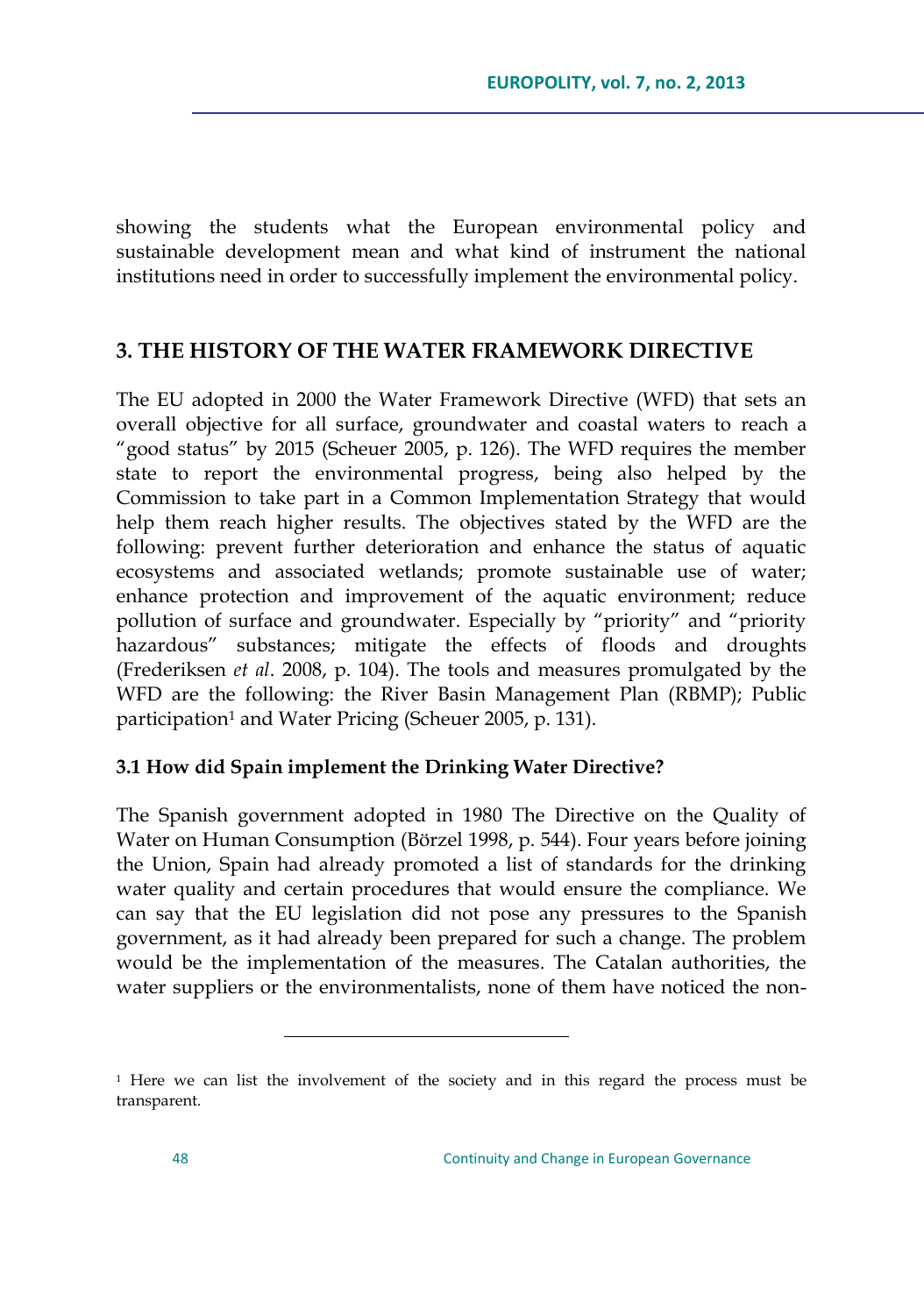compliance of implementation. However, at the level of the region it is well known the fact that often there are not enough resources to monitor the drinking water quality. On the one hand, the Catalan government states that the central state has the responsibility to ensure that the municipalities are coping with the task, but on the other hand the central state says that *Comunidades Autonomas* have the responsibility to ensure that the municipalities are monitoring the water quality. As we can see there is a responsibility shifting that does in no way prove that the directive has been implemented in the manner that the Commission desired. On the other hand, there is no proof of non-compliance at the local level.

# **3.2 How did Germany implement the Drinking Water Directive?**

At first sight, the Directive would be easy to be adopted in the German context, but there are certain procedures that were not implemented as they should have been. Fist of all, the German government adopted the directive after 6 years, namely in 1986, after they have already acquired the necessary technology to detect the pesticides and nitrates values mentioned in the Directive (Börzel 1998, pp. 544-545). After this period, the Bund and the Länder agreed to proper enforce the standards for pesticides from 1989, in order to minimize the costs. The Commission considered the implementation unsuitable and in 1989 forwarded the case to the European Court of Justice. Being under pressure, the German government finally agreed to fully adopt the water drinking policy in 1990. The costs were paid by the local water suppliers, which had also to pay for the pollution made by others. In order to avoid such a situation in the future, the local water providers and the potential polluters agreed to cooperate. In Bavaria for example the water local supplying companies developed a certain "nitrate program", through which the farmers and water companies could better cooperate and in which the latter offers expertise in order to help the farmers reduce the level of nitrates in the water. If we should compare the 2 cases, we would say that the Spanish case relies mostly on regulation and binding laws but no forms of cooperation. In contrast, although the German state has been seen as interventionist, it offers

the possibility of cooperation, as the one between the local water suppliers and farmers.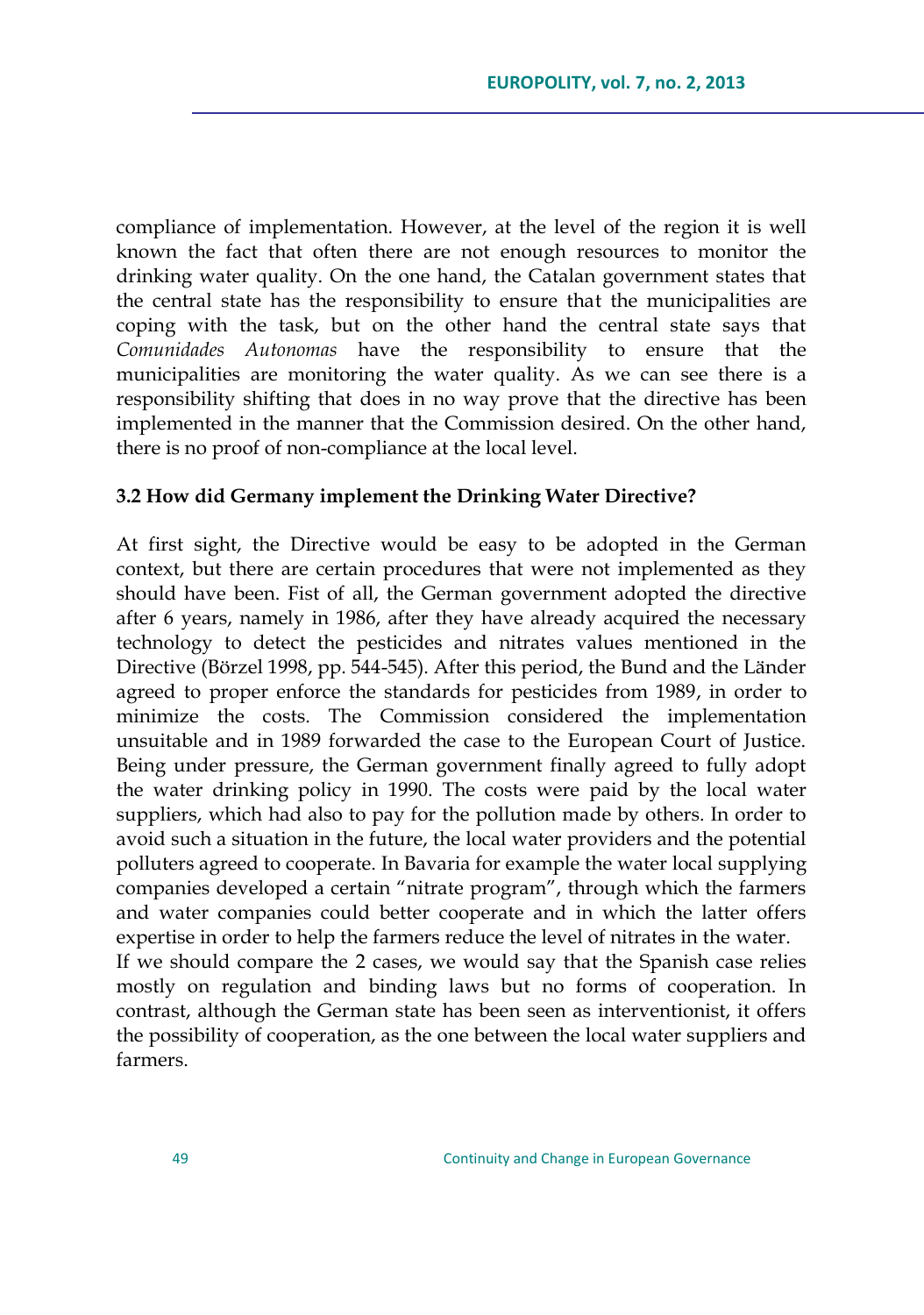#### **3.3 Romania and the Water Framework Directive**

The institutions that that have as responsibility the water directive are the Ministry of Environment and Water Management (Directorate for Water Resources Management), the National Administration "Romanian Waters" with its eleven Water directorates and the National institute of Hydrology and Water Management. Now we are going to list the responsibilities of each institution. The Ministry of Environment and Water Management is responsible with the water management and risk management regarding the waters in Romania. The Romanian Law as regarding water rests upon the law number 310/2004 which modifies and completes the law of waters number 107/1996 which incorporates the provisions of the Water Framework Directive 60/2000/CEE. The Ministry of Environment has under his supervision many other ministry branches, two of them being: the General Direction of Policies, Strategies and Projects for Water, Forestry and Fishing and Management Direction and Control of Water Resources and Fisheries. The Ministry of Environment works closely with the "Romanian Waters" National Administration, which have under its duties that of developing the directory schemes for planning and managing river basins, and implementing the EU directives in the field of water. We can thus state that the Government is in charge with the transposition of European water directives in the national law but the National Administration "Romanian Waters" is in charge with the drafting of the Water Management Plans and with the implementation of the water directives. The National Institute of Hydrology and Water Management is an agency under the surveillance of the National Administration "Romanian Waters". It is a national authority in hydrology and water management. This institution offers expertise and operational services of national and international public for the protection of socio-economic wellbeing of people. Under its duties we can name the fact that it is in charge of the implementation of modernization programs of the national hydrological system. For each river basin there is a basin committee in charge which brings together different types of actors: state, local communities, water management units, representatives of industry and agriculture and NGOs (Funaru 2010).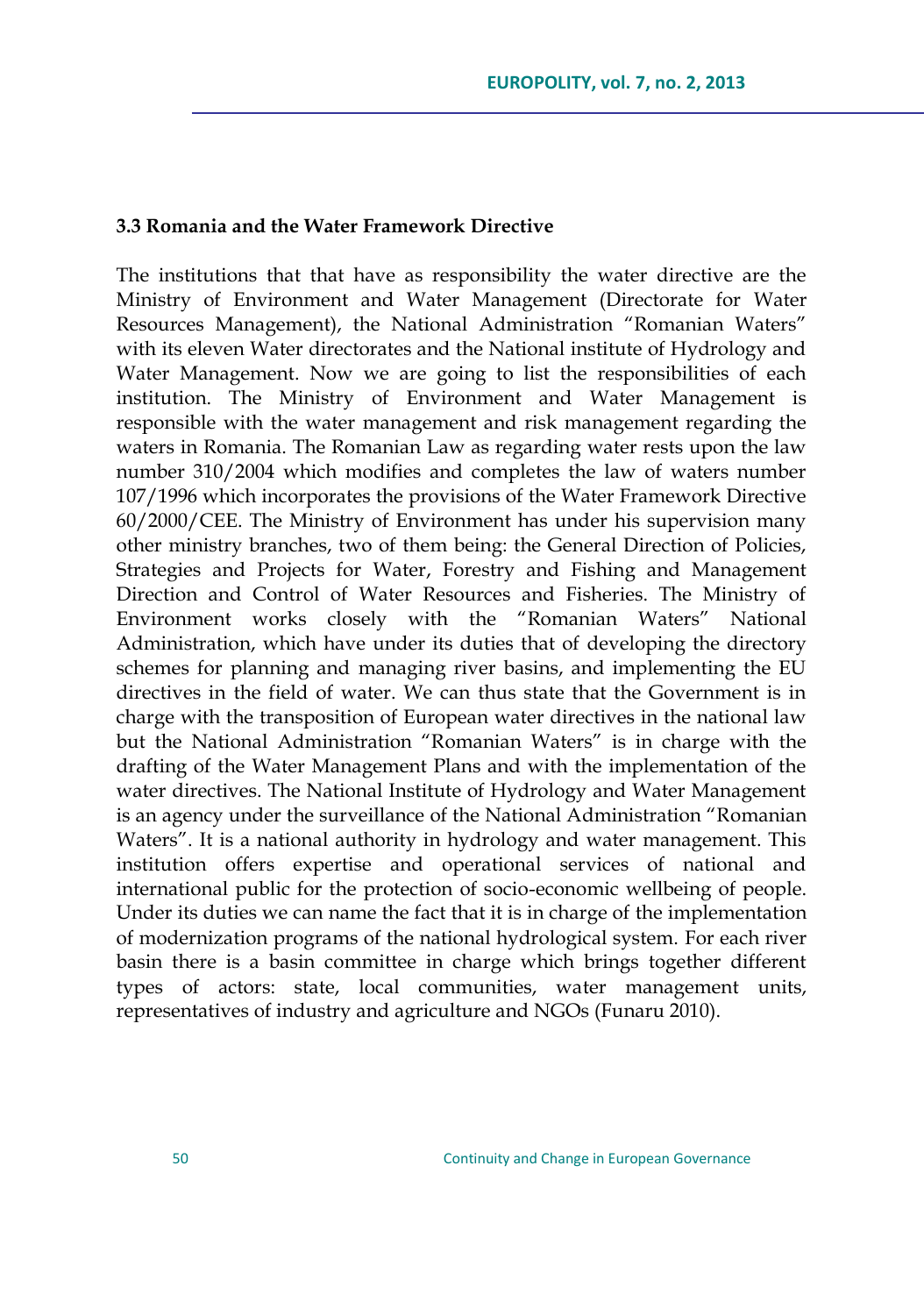# **4. CROSS-BORDER AND INTERNATIONAL COOPERATION**

In order to see how cooperation actually works, we are going to analyze two cases of cooperation, namely that between Germany and the Netherlands, which is a case of cross-border cooperation. Afterwards we are going to concentrate on two more cases of cooperation involving Romania and listed by the European Commission.

#### **4.1 Cross-border cooperation: Germany and the Netherlands**

As we have stated earlier the WFD stipulates that up to 2015 all water bodies of Europe must be in a good ecological and chemicals status. The task in this regard was the delivery of a River Basin Management Plan by the two countries. Our object of analysis will be the river Vecht that is part of the WFDdistrict of the Rhine-East, being also marked as a transboundary river basin district. The two countries were asked to build a river basin characterization report but the water managers did not work together and as a consequence the three reports resulted were very different and very hard to put together as an integrated whole. The parts however have been put together by a consultant, because the time was running quite late. The reason for this happening can be explained by the differences in the two countries regarding the regime and the different national perceptions upon the problem. Furthermore the WFD asked for a monitoring system that should include chemical and biotic indicators. In this regard the Dutch and German managers came together in order to harmonize the three different guidelines for monitoring. The calibration of the system proved impracticable but in the end the German and Dutch dates could be converted. As regarding the stakeholder satisfaction, the Dutch experts were particular satisfied with the attitude of the German partners. On the other hand, the German system acted in harmony with their policy style that is precise handling of hierarchical and legislative requirements. We can say that the result of the negotiations was satisfying but we must not forget the delays and the mismatch of strategy. On the other hand the results of the cooperation were minimal. We must also note that the emphasis was more on securing national compliance and less on cross border coordination. We are now going to see why the cooperation did not lead to an integrated water management, but the national dominant component was actually preserved. On the one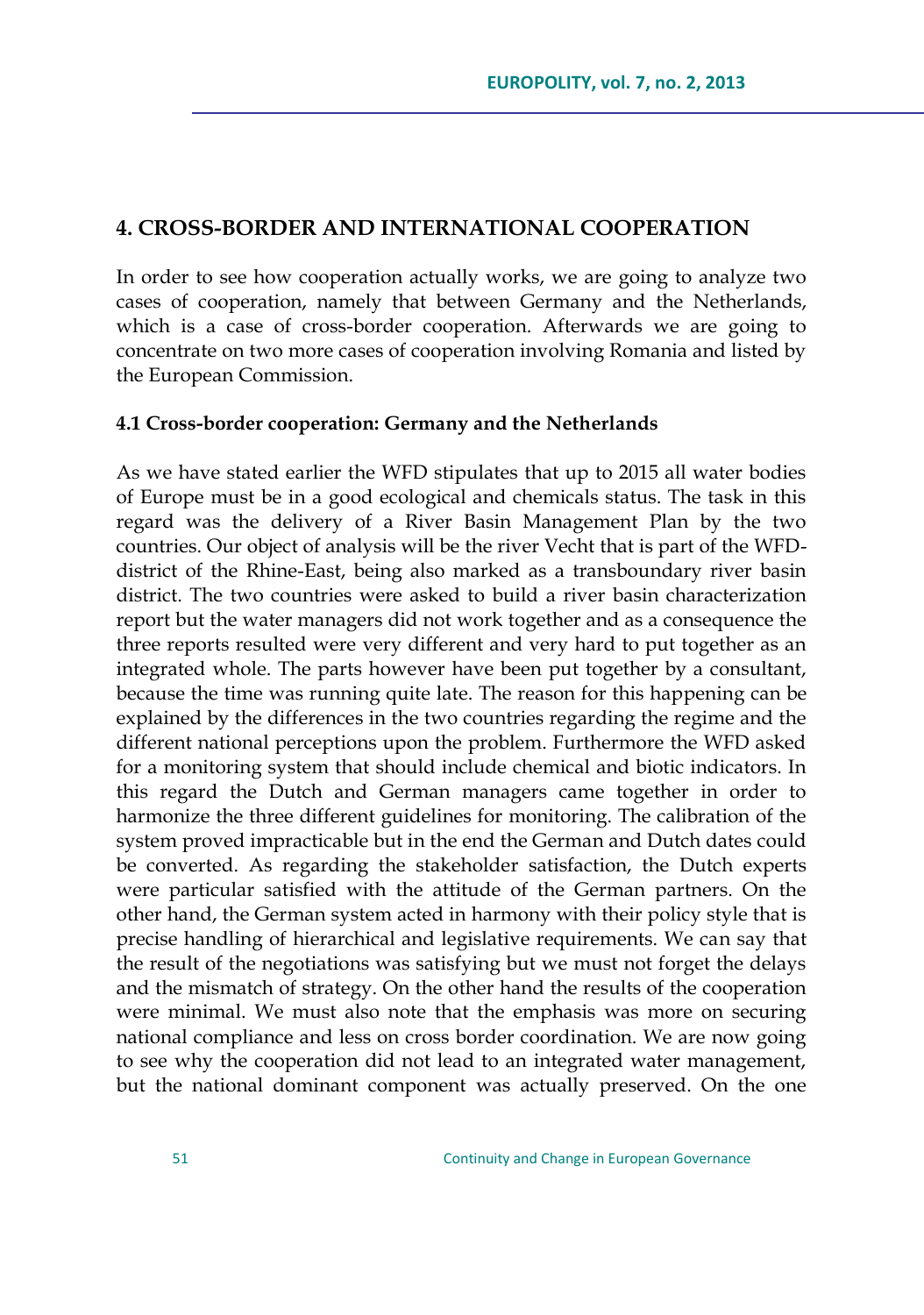hand, the number of the actors involved in water management in Germany is large and they also differ when it comes to composition, tasks, responsibilities and legal composition. Another element that proves to be important is the fact that different actors are involved the policy making and in the implementation process. The German implementers might not have been involved in the cross border cooperation, which lead us to the supposition that many of them might have proven not to have the necessary financial resources. The Dutch example on the other hand proves pragmatic, in the sense that actors responsible with the formulation of the policy are also responsible for its implementation. Furthermore, different stakeholders are also involved in the policy making process, for example the farmers, an aspect that is very useful. If we talk about the resources, the German emphasis was set on the epistemic resources that are knowledge, science and exhaustive analysis. On the other hand the emphasis of the Dutch took into account many other factors like: technical and expert resources and political and societal support. Another important thing is the style of policy making which is very different in the case of the two countries. The German system is hierarchical, formal and legislative. The German policy culture insists on the professional expert views and exhaustive analysis. On the other hand, the Dutch political culture is informal and horizontal. If we are to look at the discourse, we can identify a slight sign of conflict between the two countries, as they came to blame each other regarding the source of pollution.

As a conclusion, we can identify a cooperative attitude but the cooperation was slow and fragmented. The national component prevailed and that would be the reason why no sign of integrated water management can be identified (Wiering *et al.* 2012, 2660-2663).

# **4.2. Bilateral RO-HU cooperation on the Management of the Someş/Szamos Transboundary aquifer**

We are now going to bring two examples of successful cooperation that appear in the report published by the European Commission on the implementation of the WFD regarding the good practices as identifies by the member states. In this regard we are first of all going to refer to the transboundary cooperation between Romania and Hungary on the management of the Someş. The steps that have been taken so far are the delineation of the groundwater body, the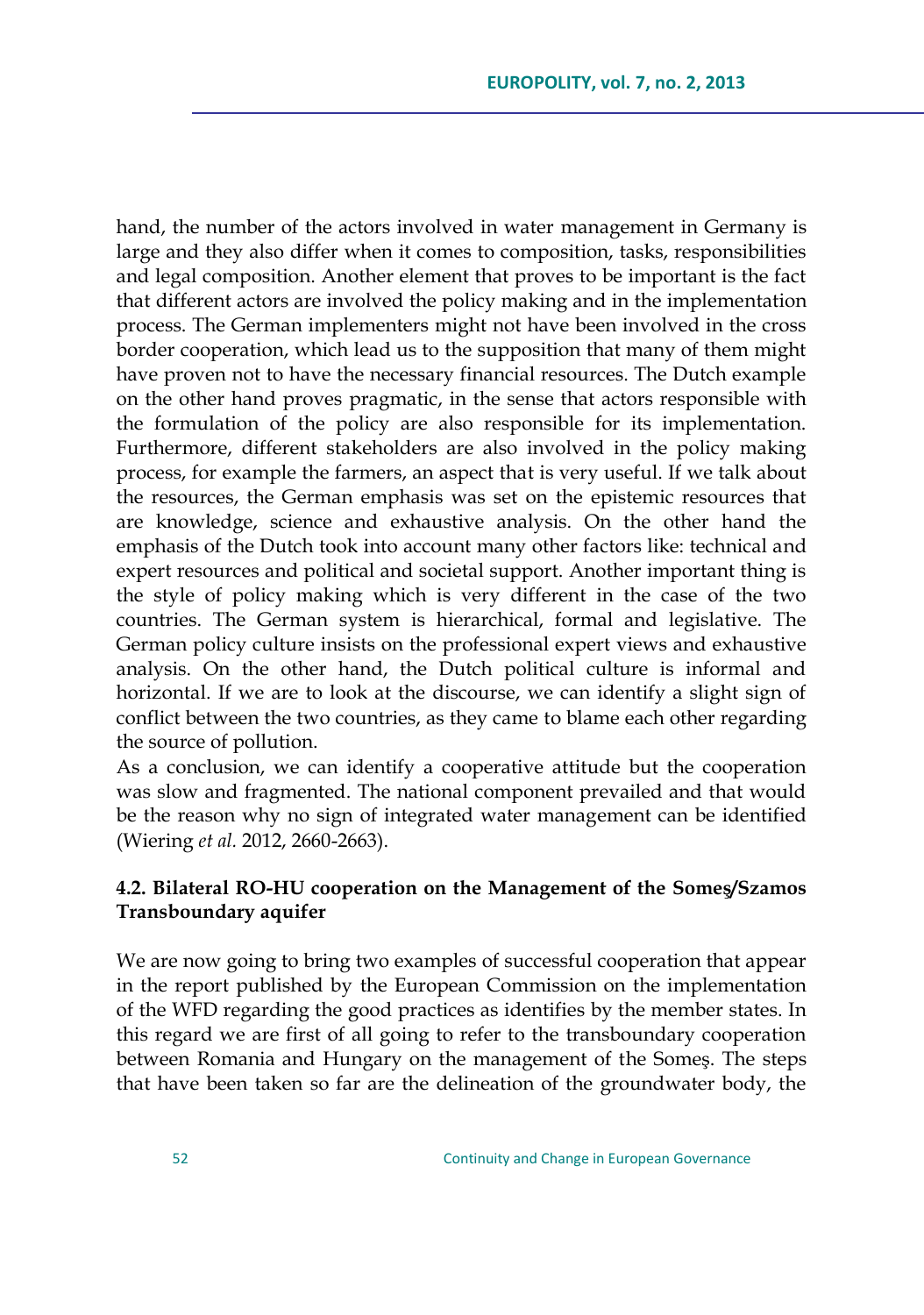exchange of methodology used in the two countries and the assessment of the qualitative and chemical status. The cooperation has been going on since 2007 and the authorities involved in the project are the following: Ministry of Environment and Forests, Romania; Ministry of Environment and Water, Hungary; National Administration "Romanian Waters"; National Institute of Hydrology and Water Management, Romania and Someş-Tisa Water Basin Administration. A common database has also been established. The experts have also changes information on the methodologies used for determining the natural background values and the threshold values and also for the assessment of the chemical and quantitative status, although on the Hungarian territory a downward trend in water levels in the monitoring wells has been identified (European Commission 2012, pp. 43-44).

# **4.3 ICPDR: Implementing of the EU Water Framework Directive in the Danube River Basin-Fostering Transboundary Cooperation between EU and non-EU countries**

The International Commission for the Protection of the Danube River (ICPDR) started in 1998, being based on the Danube River Protection Convention, dated in 1994. The WFD came into force in 2000 and by that date only two of the countries were EU member states. However all fourteen states (including the non-member states) agreed to construct a common river basin management plan. The first Danube River Basin Management Plan was published in 2009, following the standards of the WFD. We must also state the fact that the Danube River Basin District is the most international river basin in the world. The cooperation between the states began in 2000, following the standards of the WFD. The ICPDR is an international organization which is made up of 15 members<sup>1</sup>. The Decisions are taken by the Commission, made up of the Heads of Delegations, which meets twice a year. The work of the ICPDR is made by the expert groups. Furthermore many more actors can contribute to the work and take a part in the meeting with the chance to influence the outcomes, namely representatives from different international organizations, stakeholder groups and NGOs. Another important thing is the fact that ICPDR does not

<sup>1</sup> 14 countries and the European Union.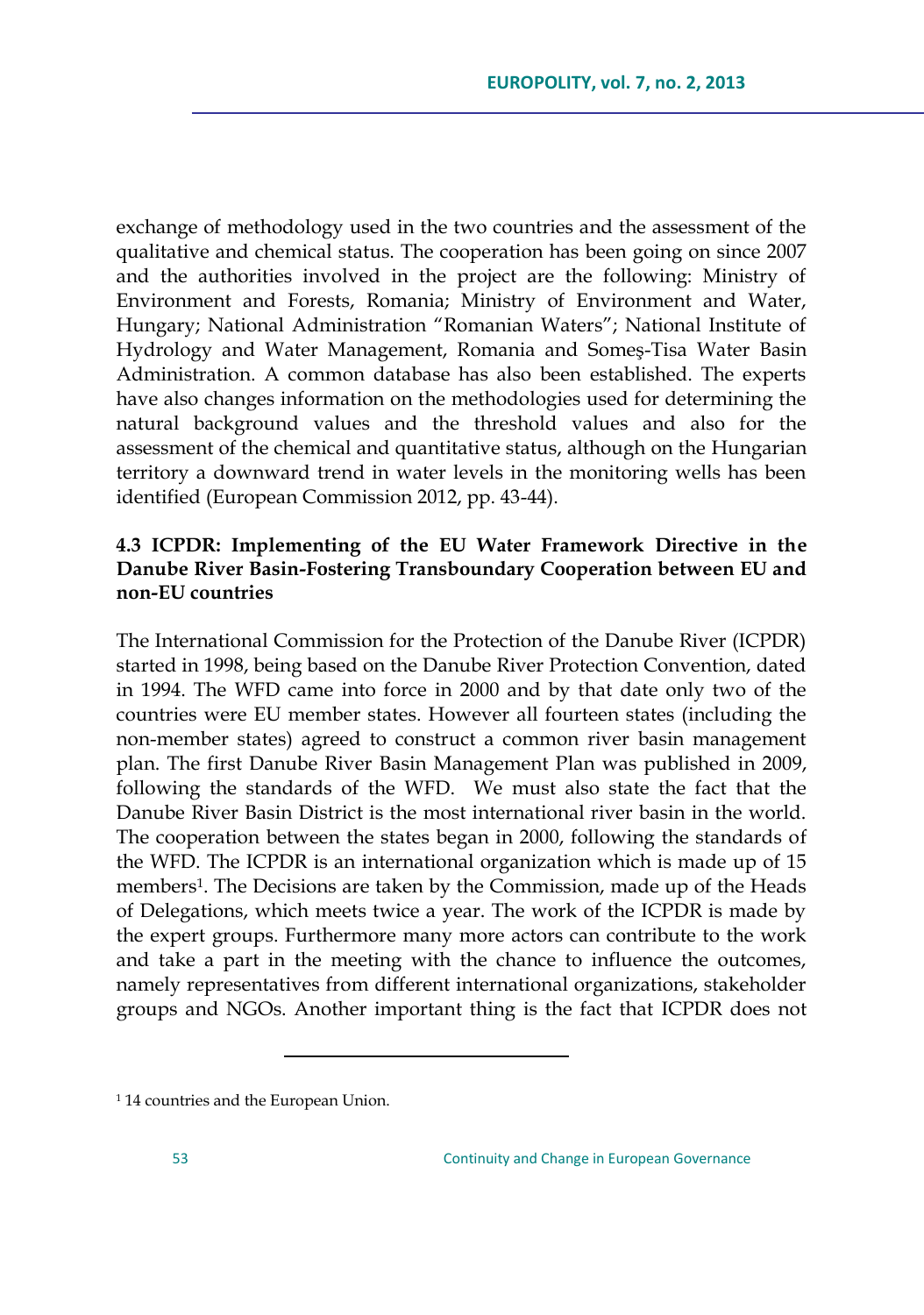only deal with the Danube River itself, but with the whole basin<sup>1</sup>. The aim of ICPDR is to promote an equitable water management, in this regard insisting on the conservation, improvement and rational use of waters. The fourteen countries have managed to work together<sup>2</sup> in order to elaborate the first Danube River Basin Management Plan, which was finished in December 2009<sup>3</sup> and which is "a leading example of cooperative efforts of countries to manage water resources". The outcomes of this cooperation will lead to the reduction of pollution and the improvement of aquatic habitats. A very important thing that must be improved is the integration of the measures into other related policies<sup>4</sup> because the good state of the waters cannot be achieved unless these sectors do not integrate water protection into their initiatives (European Commission 2012, pp. 25-27).

# **5. CONCLUSION**

Our analysis tried to bring to light the characteristics of the Environmental policy and the methods through which the states managed to implement such a directive, namely in our case the Water Framework Directive. As we have seen, the national component remains and it is hard to build cooperation, going further away from the characteristics of the national state itself. The polity of every state, as stated, shapes the decisions. Governance, as term, can be found in both forms, the multi-level and the network ones, but mainly in countries that have an horizontal tradition. I believe that the polity of the respective country influences very much whether governance will emerge or not. I do not agree with the opinion of Tanja Börzel stating that the countries in the South have an implementation problem and the Nordic ones do not. As we have seen all countries have implementation problems and are pressed by the European Commission to offer more information regarding the results. The

<sup>2</sup> Romania has become a member of the Union in 2007.

<sup>1</sup> Here we can include major tributaries, transitional and coastal waters of the Black Sea.

<sup>&</sup>lt;sup>3</sup> The Danube River Basin Management Plan can be found on the website of the National Administration "Romanian Waters".

<sup>4</sup> For example, navigation, energy, agriculture.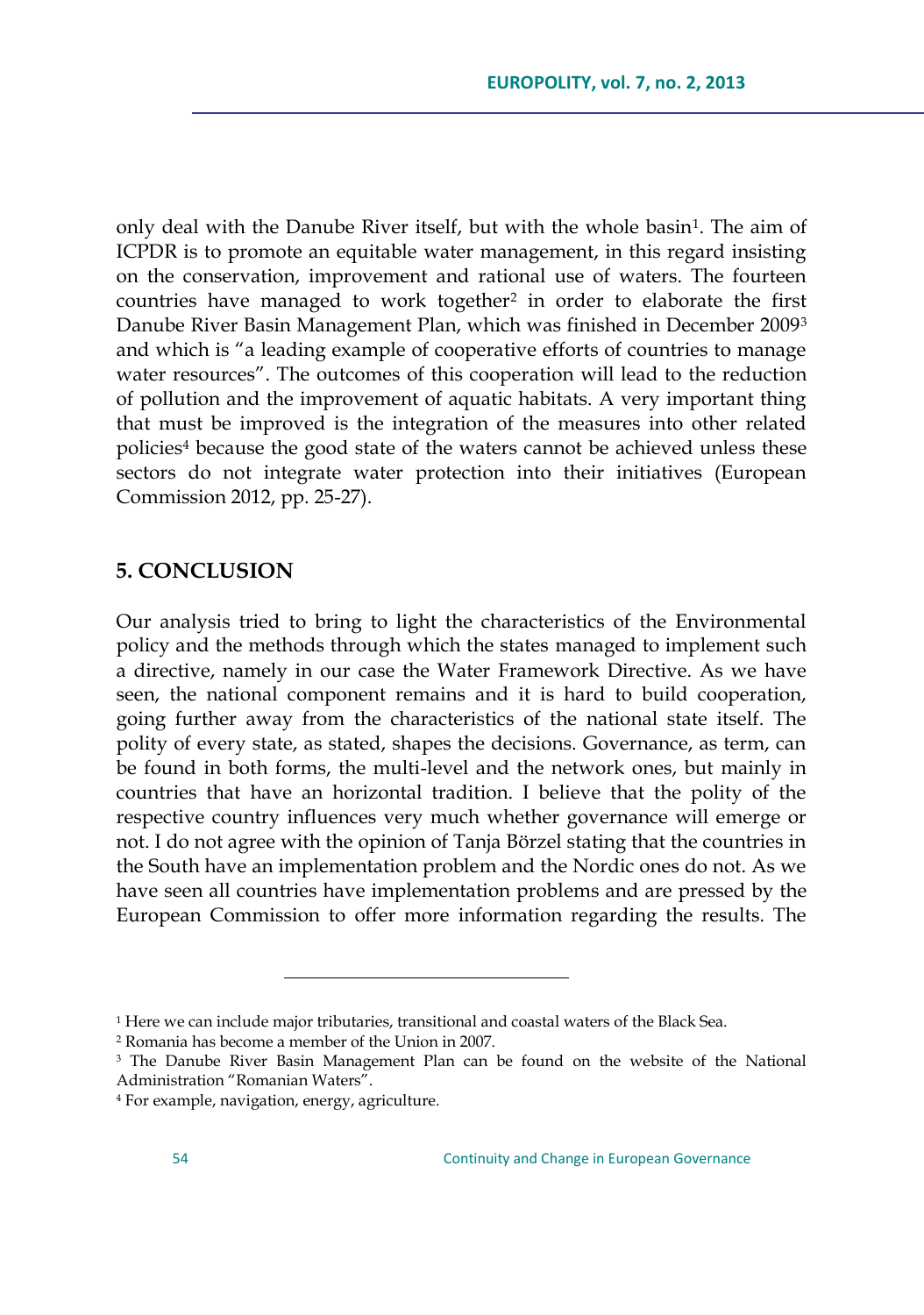dependence of the European Commission on expertise and information is well known, as the capacity of monitoring is very low.

# **LIST OF REFERENCES**

- Bache, Ian and Matthew Flinders. 2004. Themes and Issues in Multi-level Governance. In *Multi-level Governance*, ed. Ian Bache and Matthew Flinders, pp. 1-11. Oxford: : Oxford University Press.
- Börzel A. Tanja. 1998. Shifting or Sharing the Burden? The implementation of EU Environmental Policy in Spain and Germany. In *European Planning Studies*, vol. 6 (5). Proquest Central, Carfax Publishing Ltd.
- European Commission. 2012. *Implementation of the WFD. Good practices as identified by the Member States*. Available online at http://ec.europa.eu/environment/water/waterframework/implrep2007/pdf/good\_examples.pdf.
- European Commission. 29.11.2012. *Living well, within the limits of our planet, Proposal for a general Union Environment Action Programme*, Brussels.
- European Union. 2010. *Lisbon Treaty* (Consolidated Version of the Treaty on European Union and of the Treaty on the Functioning of the European Union). Luxembourg: Publications Office of the European Union.
- Frederiksen, Pia, Milla Mäenpää and Ville Hokka. 2008. *The Water Framework Directive: spatial and institutional integration*. Emerald Group Publishing Limited, vol.19 (1).
- Funaru, Mihaela. 2010. The Implementation of the EU"s Environmental Policy in Romania. *Bulletin of the Transilvania University of Brasov*, Vol.3 (52).
- Marks, Gary and Liesbet Hooghe. 2004. Contrasting Visions of Multi-level Governance. In *Multi-level Governance*, ed*.* Ian Bache and Matthew Flinders, pp. 15-30. Oxford.
- Peters, B. Guy and Jon Pierre. 2004. Multi-level Governance and Democracy: a Faustian Bargain? In *Multi-level Governance*, ed. Ian Bache and Matthew Flinders, pp. 75-89. Oxford.
- Rosenau, James N. 2004. Strong Demand, Huge Supply: Governance in an Emerging Epoch. În *Multi-level Governance*, ed. Ian Bache and Matthew Flinders, pp. 31-48. Oxford.